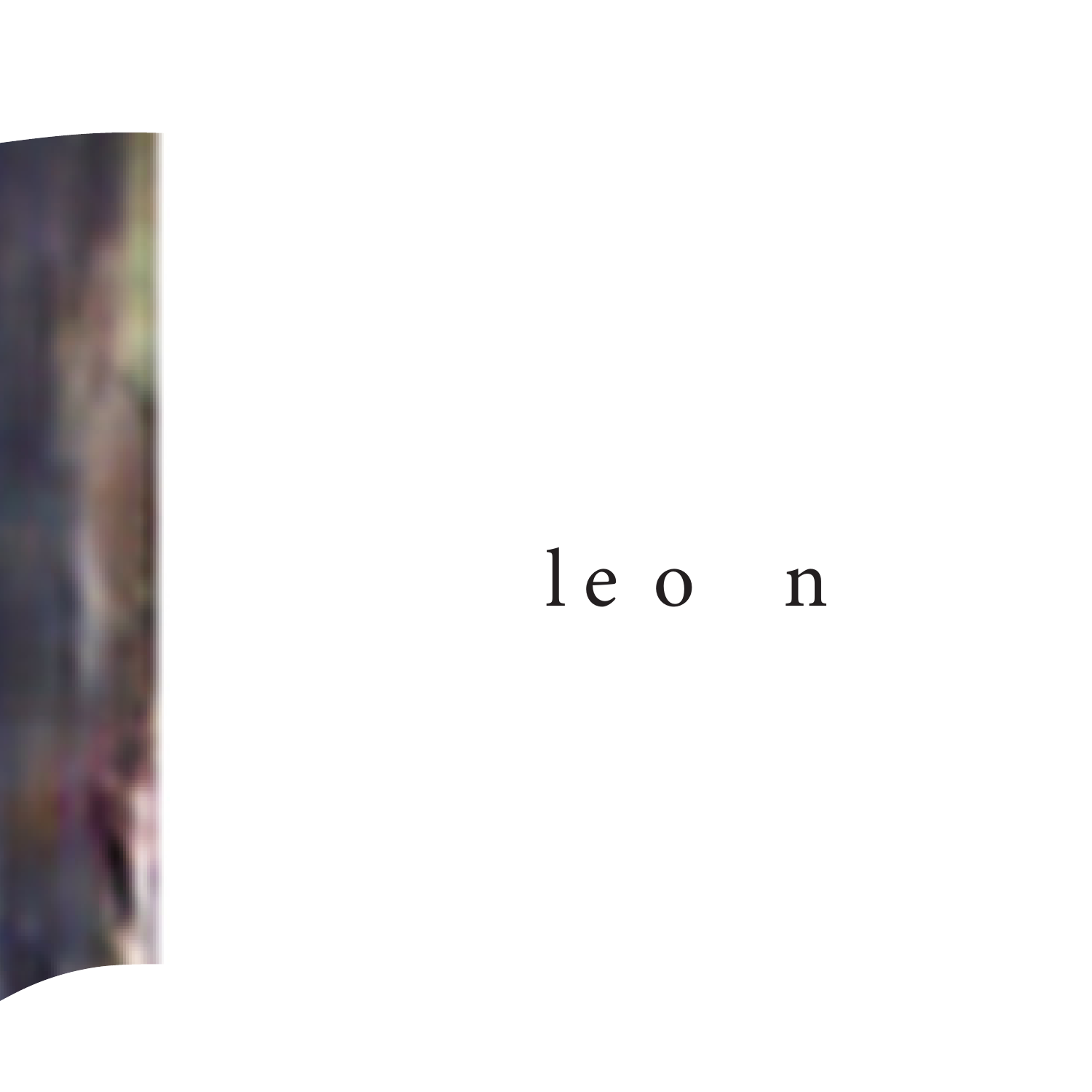

all it leon if it's a female i'm going to call it leon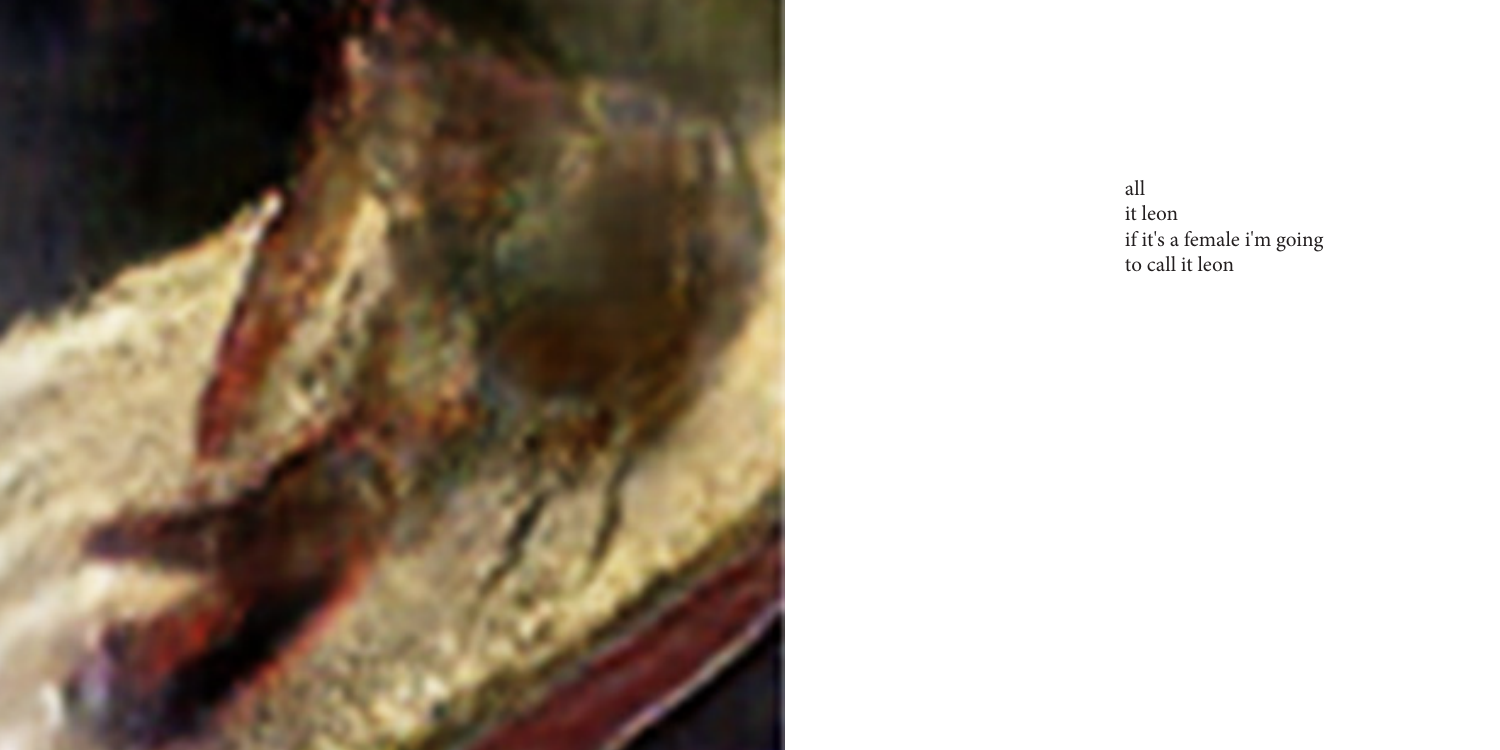uh i do feed him uh i do feed his coral a lot he claws you the claws the claws the claws the

> claw claw i do feed his coral the claws the claws the claws

> > out of his cave i picked it up and handed it back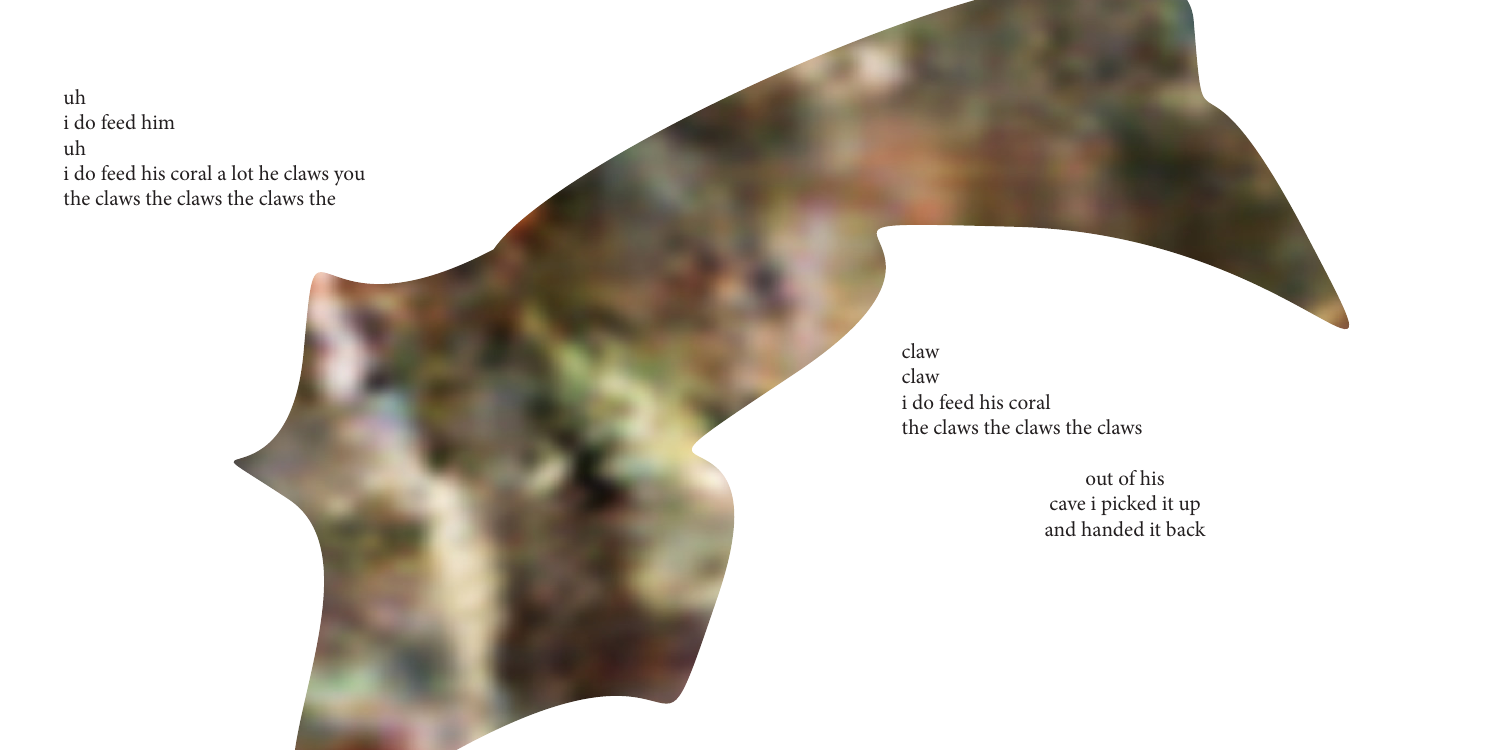

out of his cave i picked it up and handed it back out of his cave i picked it up and handed it back the be and the the and the the the be the sher ball be and the a breate the and the the

in the clamp the the claw it of the the all the claw

at this point i'm attached to the name a female at this point i'm attached to the name these and enged to the new his cave well from the sore time the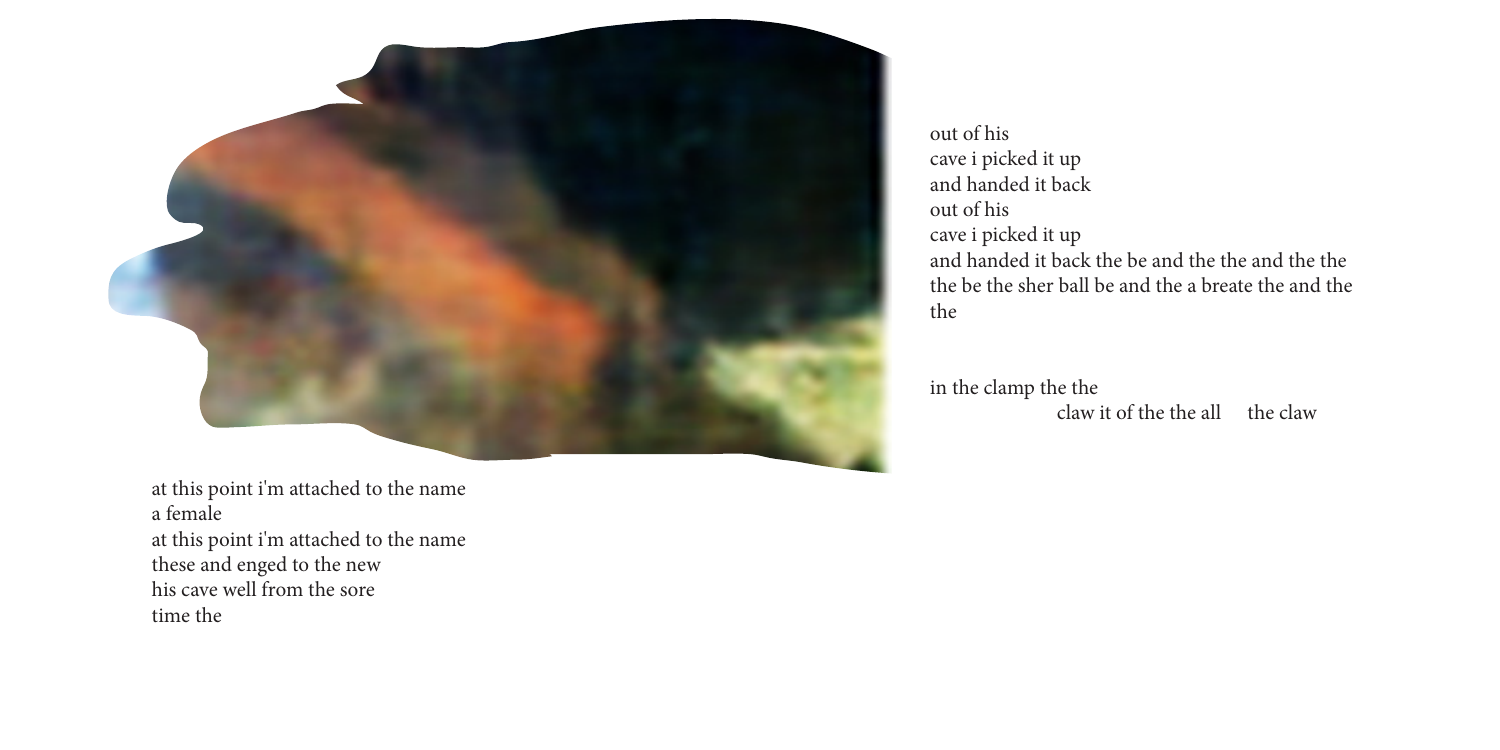the came for a lot a lot of the same at tank some find a lot of his cave the the cave to the a lot of the same to the the cave a lot of the surm the for have to the cave a lot of the shen wat have this is a lot of the some fish on

pester lion dewn soof and groma in end armesticls

downtank house i'm beft of his claws i whak in lest he's a fast of his claws i he's a fast of his claws i bat that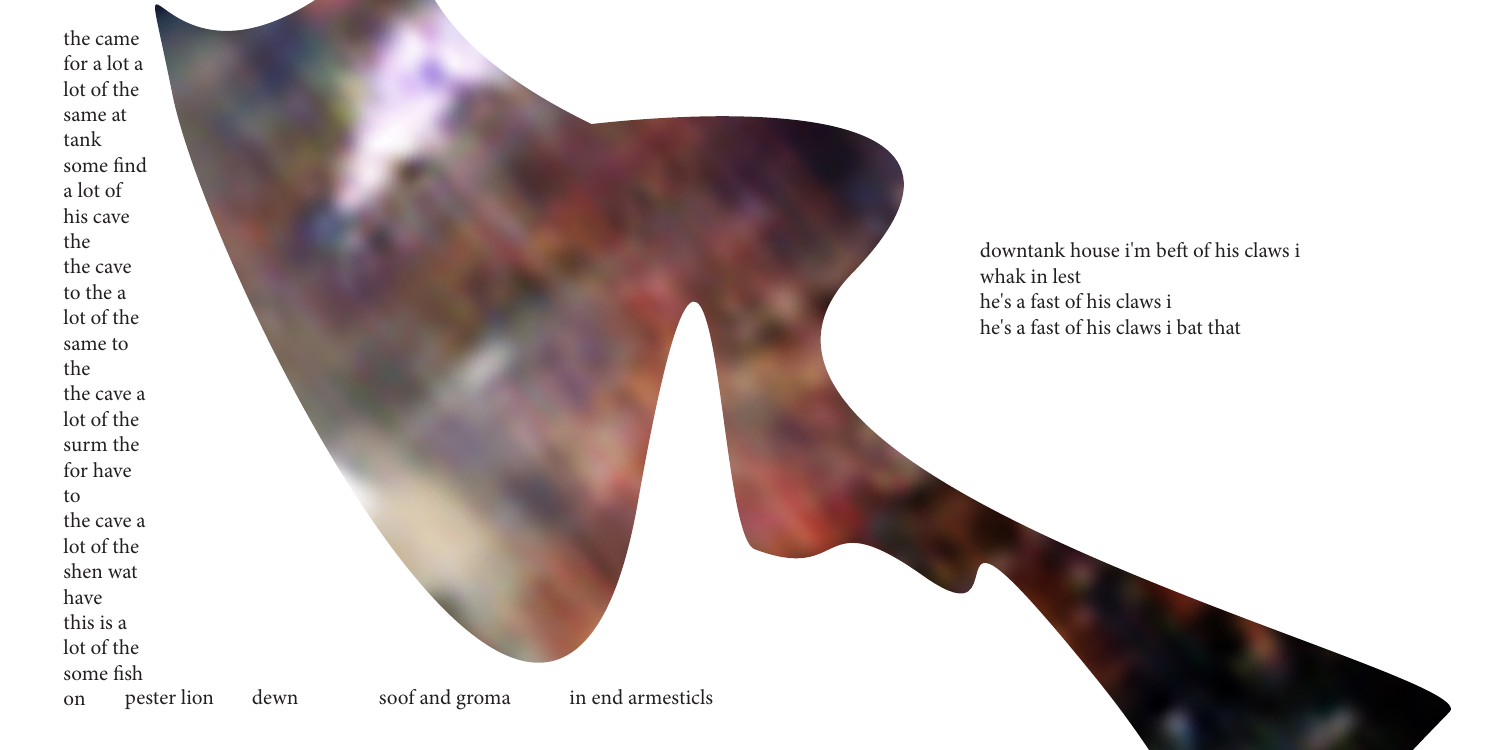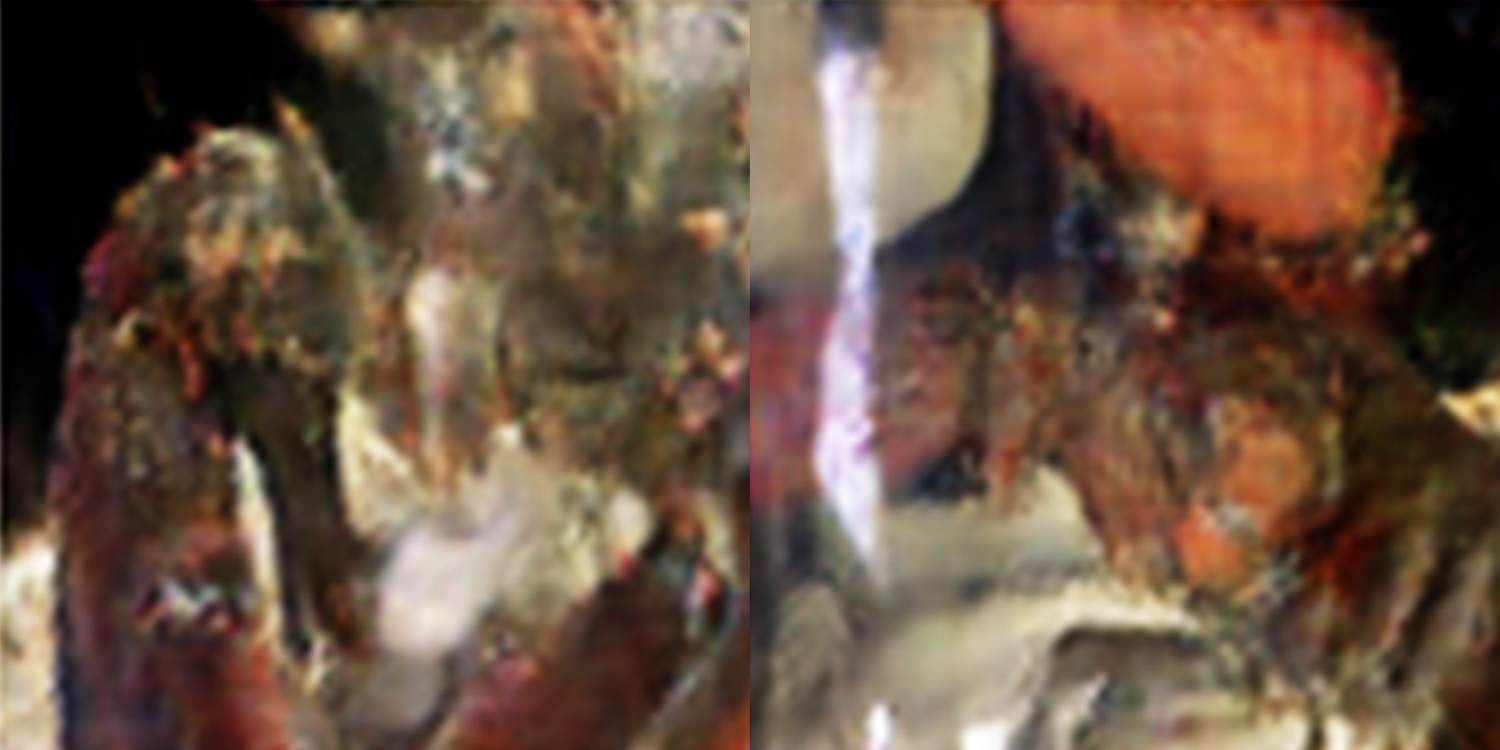on the shell a dust a dust to the ond

like in oloyecides trace the clong for though actually i would have to though actually i would have to tank to the one him

soterysell make for a cath